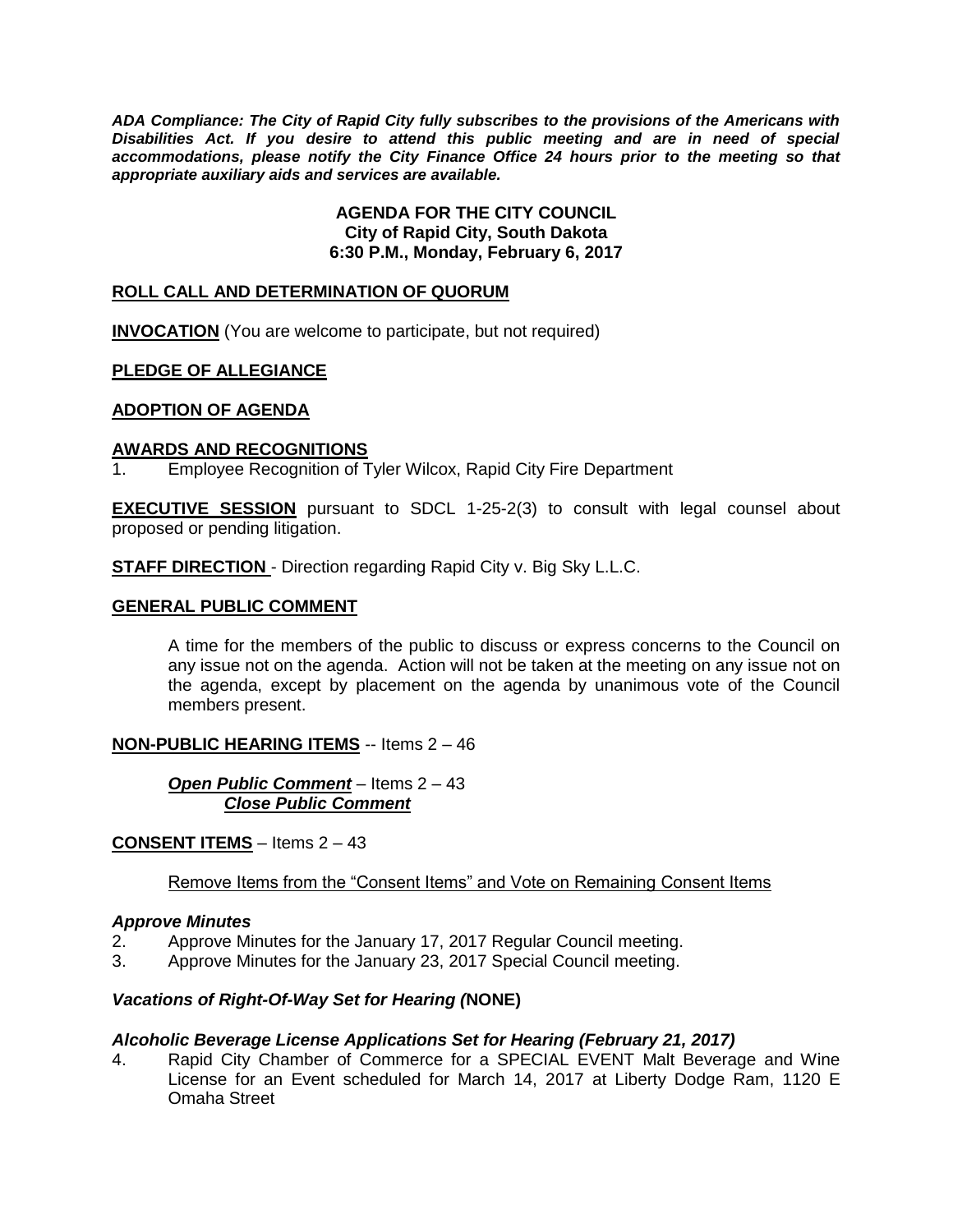- 5. Main Street Square for a SPECIAL EVENT Malt Beverage and Wine License for Events scheduled for June 10, 2017 and August 13, 2017 at Main Street Square, 526 Main **Street**
- 6. Wal-East Development Inc. DBA Joker's Casino South III, 1320 Mt. Rushmore Rd #B for a Retail (on-sale) Liquor license TRANSFER from Wal-East Development Inc. DBA Wal-East Development Inc., 2205 N LaCrosse Street
- 7. Rapid City Chamber of Commerce for a SPECIAL EVENT Malt Beverage and Wine License for an Event Scheduled for March 16, 2017 at First Interstate Bank, 711 N. Creek Drive
- 7A. Black Hills Works / Flutter Productions for a SPECIAL EVENT Malt Beverage and Wine License for an Event Scheduled for July 8, 2017 at Founders Park, 1520 W Omaha

## *Public Works Committee Consent Items*

- 8. No. PW013117-21 Confirm the Appointment of Rachel Caesar as Alternate #2 to the Planning Commission.
- 9. No. PW013117-02 Authorize Staff to Advertise for Bids Tatanka Road Water Main Extension, Project No. 16-2357 / CIP No. 51152. Estimated Cost \$110,000.00.
- 10. No. PW013117-03 Authorize Staff to Advertise for Bids Red Rock Booster Pump Station Upgrades, Project No. 14-2177, CIP # 50812.B. Estimated Cost: \$1,200,000.00.
- 11. No. PW013117-04 Authorize Staff to Advertise for Bids East Rapid Water Expansion Valley View and Radar Hill Road North Extensions, Project No. 14-2197 / CIP No. 50964.E. Estimated Cost: \$950,000.00.
- 12. No. PW013117-05 Authorize Staff to Advertise for Bids East Rapid Water Expansion Morris Lane Pressure Reducing Valve (PRV) Facility, Project No. 14-2195 / CIP No. 50964.C. Estimated Cost: \$530,000.00.
- 13. No. PW013117-06 Authorize Mayor and Finance Officer to Sign Joint Funding Agreement between U.S. Department of Interior, U.S. Geological Survey and City of Rapid City for 2017 Water Resource Investigations to include the operation and maintenance of selected gaging stations and for various hydrologic investigations.
- 14. No. PW013117-07 Authorize Mayor and Finance Officer to Sign Agreement between the City of Rapid City and Upper Deck Architects for Professional Services for Fire Station 5 Improvements, Project No. 17-2073 / CIP No. 51158, in the amount of \$52,800.00.
- 15. No. PW013117-08 Authorize Mayor and Finance Officer to Sign Amendment No. 3 to the Agreement between the City of Rapid City and HDR Inc. for Southside Drive Sanitary Sewer Extension, Project No. 14-2095 / CIP No. 50328, in the amount of \$21,547.00.
- 16. No. PW013117-09 Authorize Mayor and Finance Officer to Sign Construction Professional Services agreement between City of Rapid City and Ferber Engineering Company, Inc. for West Omaha Drainage and Utility Improvements – Mountain View Road to 11th Street, Project No. 15-2316 / CIP No. 50904.1, in the amount of \$359,105.00.
- 17. No. PW013117-10 Authorize Mayor and Finance Officer to Sign Agreement Between the City of Rapid City and Jenner, LLC for Tatanka Road Water Main Extension.
- 18. No. PW013117-11 Approve Request for Stormwater Drainage Utility Fee Abatement for Diane Stephens for 2770 Enchanted Pines Drive, Tax ID 66392, in the amount of \$215.25 (2017).
- 19. No. PW013117-12 Approve Acceptance of Infrastructure for Meadowlark Mobile Home Park Expansion Public Water Main - DEV13-1161.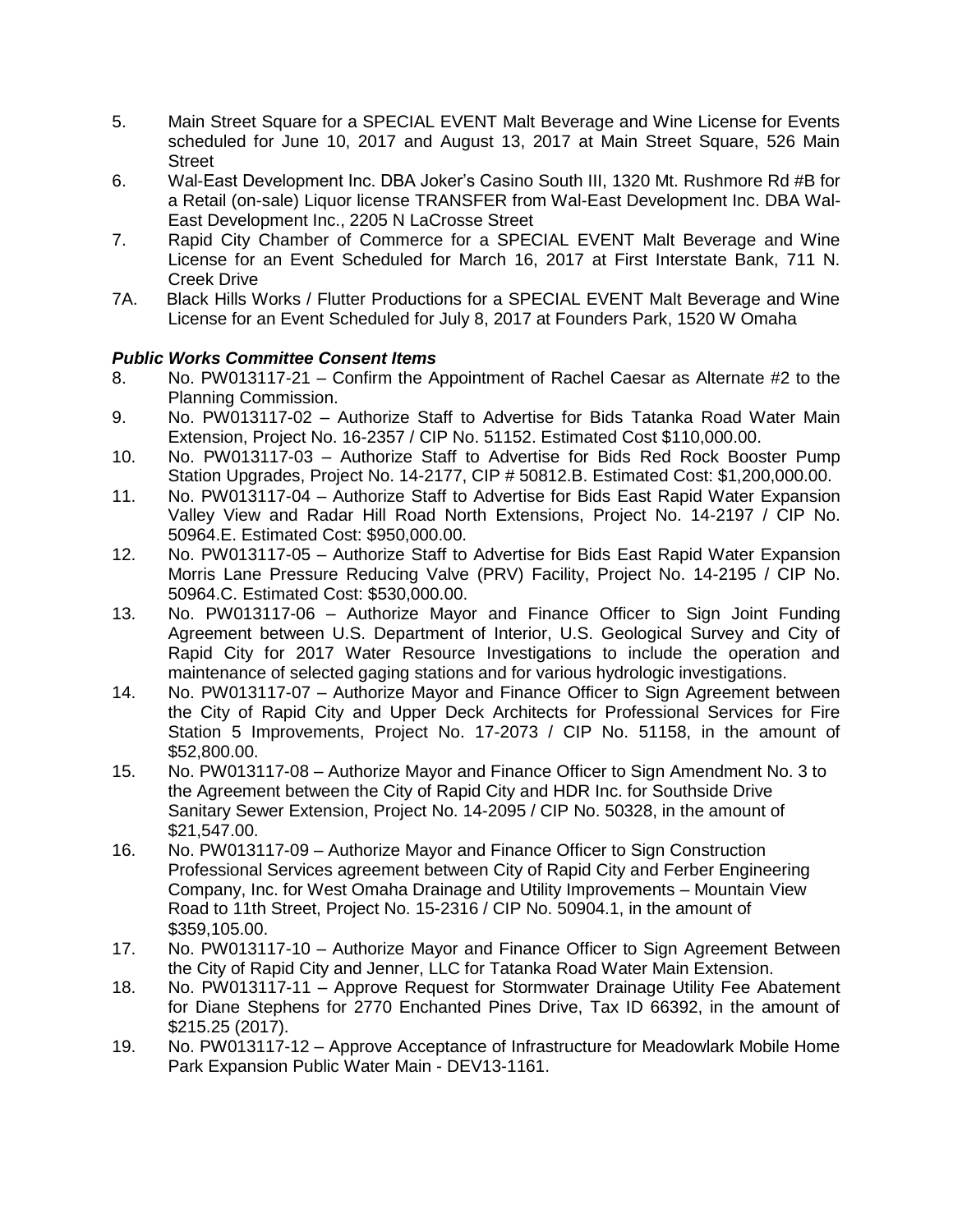- 20. No. PW013117-13 Authorize Lowering the Percentage of Work that the General Contractor Must Perform from 50% to 35% for the WRF Potable Water Improvements, Project No. 15-2266 / CIP No. 51079.
- 21. No. PW013117-14 Approve One-time Waiver of New Account Fees for New Garbageonly Accounts for Mobile Home Park Residents Following Tyler Utility Billing Conversion.
- 22. No. PW013117-16 Approve acceptance of water system transferred from Countryside Homeowners Association, Inc. pursuant to 2014 annexation agreement.
- 23. No. PW013117-17 Authorize Staff to Submit a Grant Application to the Rapid City Area MPO/SDDOT Transit and accept funds if awarded.
- 24. No. PW013117-18 Approve extending contract bid to Pete Lien & Sons, Inc. for Ice Sanding Materials for the 2017 calendar year.
- 25. No. PW013117-19 Authorize Staff to Purchase Two (2) New Current Model Year,  $\frac{1}{2}$ Ton 4X4 Regular Cab Long Box Pickups off State Bid number 16998.
- 26. No. PW013117-20 Authorize Staff to Purchase a 2017 Groundsmaster 4000 T4 AWD Mower with 3 Decks, Auto Reversing Fan, Air Ride Seat, Full 2 Yr. Warranty, Light Adaptor Kit and Road Light Kit from Midwest Turf with IPA Pricing in the Amount of \$61,807.00.
- 27. No. PW013117-01 Authorize Staff to Advertise for Bids for WRF Potable Water Improvements, Project No. 15-2266 / CIP No. 51079. Estimated Cost: \$525,000.00.
- 28. No. PW013117-15 Approve the Assessment Roll for Countryside Water System Conversion, Project No. 15-2257 / CIP No. 51086.

## *Legal & Finance Committee Consent Items*

- 29. No. LF020117-04 Confirm the Appointment of Daniel Kline to the Civic Center Board of Directors
- 30. No. LF020117-05 Confirm the Appointment of Casey Martin to the Rapid City Library Board of Trustees
- 31. No. LF020117-08 Confirm the Appointments of Steve Massopust, Heather Schopp, Melanie Barclay, Marti Nesland, Laura Hovey Neubert, Malik Dixon, Chad Ratigan, Kyle Kircher and Sammi Jo Kenzy to the Mayor's Committee for People with Disabilities
- 32. No. LF020117-02 Authorize Mayor and Finance Officer to Sign 48 month Agreement between Dakota Business Center and the Rapid City Fire Department for print/copy/scan/fax machine for Fire Stations 1, 3, 4, 5, 6, and 7
- 33. Acknowledge the Following Volunteers for Worker's Compensation Purposes: Amy Carlson, Jack Dalle, Leslie Lysenko, Sally Anderson, Dan Kneip, Elnora Delirl
- 34. No. LF020117-01 Acknowledge November 2016 Sales Tax Report
- 35. No. LF020117-03 Acknowledge December 2016 General Fund Cash Balance Report
- 36. No. LF020117-06 Authorize Mayor and Chief of Police to sign the 2017 Federal Equitable Sharing Agreement
- 37. No. LF020117-09 Authorize Mayor and Finance Officer to Sign Memorandum of Understanding between the City of Rapid City and the FOP Retroactively Providing Holiday Pay for New Employees
- 38. No. LF020117-10 Authorize Mayor and Finance Officer to Sign Memorandum of Understanding between the City of Rapid City and the FOP Providing Holiday Pay for New Employees
- 39. No. LF020117-11 Authorize Mayor and Finance Officer to Sign Memorandum of Understanding between the City of Rapid City and AFSCME Providing Holiday Pay for New Employees
- 40. No. LF020117-13 Authorize Mayor and Finance Officer to Sign Covenant Agreement with Merlin Stromer and Gloria Stromer Joint Living Trust
- 41. No. LF020117-07 Acknowledge Human Relations Commission Semi-Annual Update.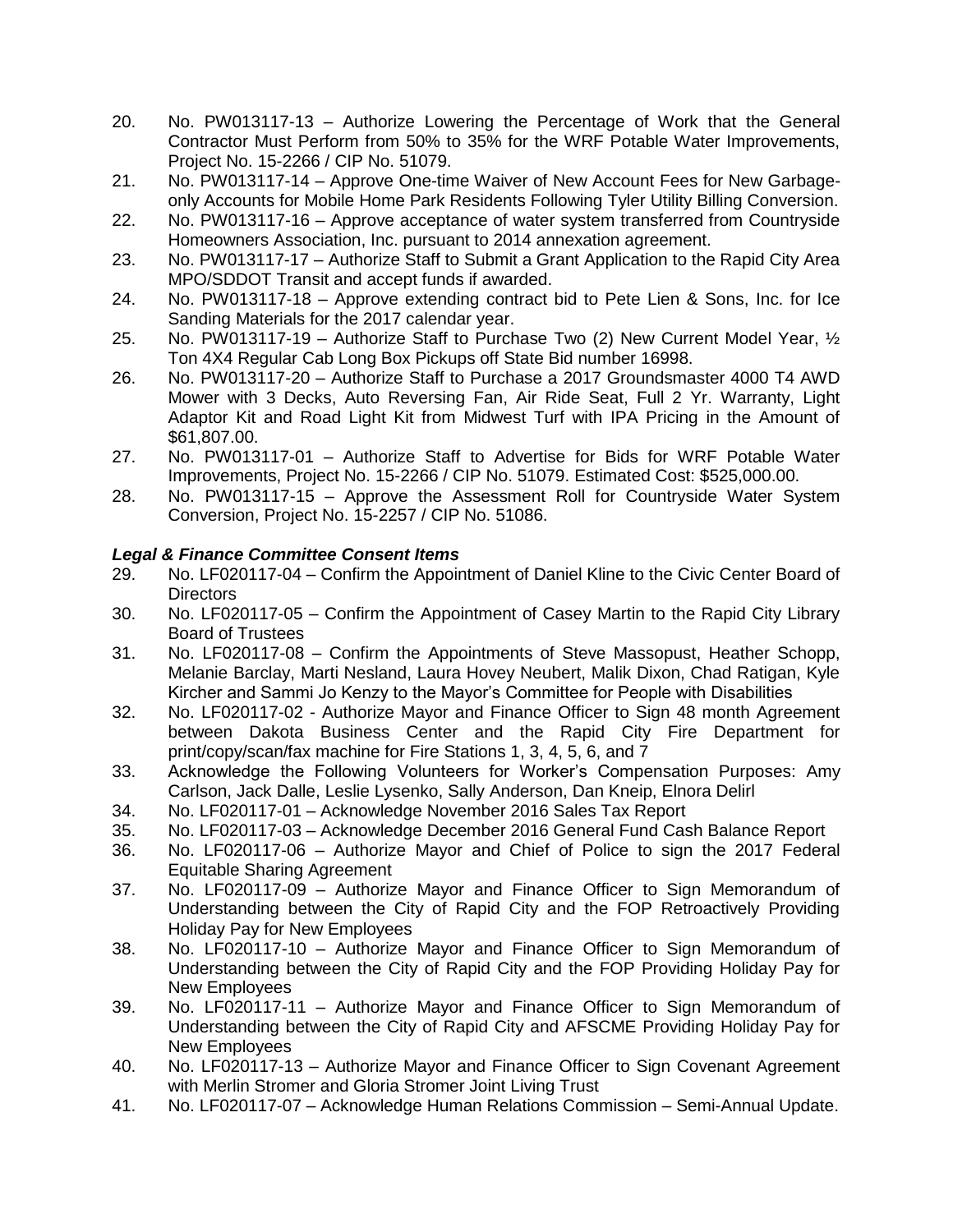## *Community Planning & Development Services Department Consent Items* **(NONE)**

#### *Bid Award Consent Items*

- 42. No. CC020617-02.1 Approve award of Total Bid for Water Reclamation Cationic Sludge Polymer opened on January 31, 2017 to the lowest responsible bidder Polydyne, Inc. (SNF) in the amount of \$50,400.00.
- 43. No. CC020617-02.2 Approve award of Total Bid for West Omaha Drainage & Utility Improvements, Mountain View Road to 11th Street, Project No. 15-2316 / CIP No. 50904.1 opened on January 31, 2017 to the lowest responsible bidder, Lind-Exco, Inc. in the amount of \$4,099,992.79.

END OF CONSENT ITEMS

#### **NON-CONSENT ITEMS** – Items 44 – 46

*Open Public Comment* – Items 44 – 46 *Close Public Comment*

*Ordinances (NONE)*

#### *Community Planning & Development Services Department Items (NONE)*

#### *Legal & Finance Committee Items*

44. No.LF020117-12 – Request from Bill Freytag and Ron Weifenbach to Adopt the Appearance of Fairness Doctrine for Quasi-Judicial Proceedings by Adding Section 2.04.130 to the Rapid City Municipal Code.

**Recommendation: Take to Council without recommendation.**

45. John Roberts - Discussion on Vision Funds. **Recommendation: Take to Council without recommendation.**

## *Public Works Committee Items (NONE)*

*CIP Committee Items (NONE)*

*Other Board, Commission & Committee Items (NONE)*

*Bids (NONE)*

*Alcoholic Beverage License Applications Reissuance Special Event*

#### *Mayor's Items (NONE)*

#### *Council Items & Liaison Reports (NONE) Staff Items (NONE)*

#### *Appeals*

46. No. CC020617-04.1 – Snow Removal Appeal by Joshua Nicolaisen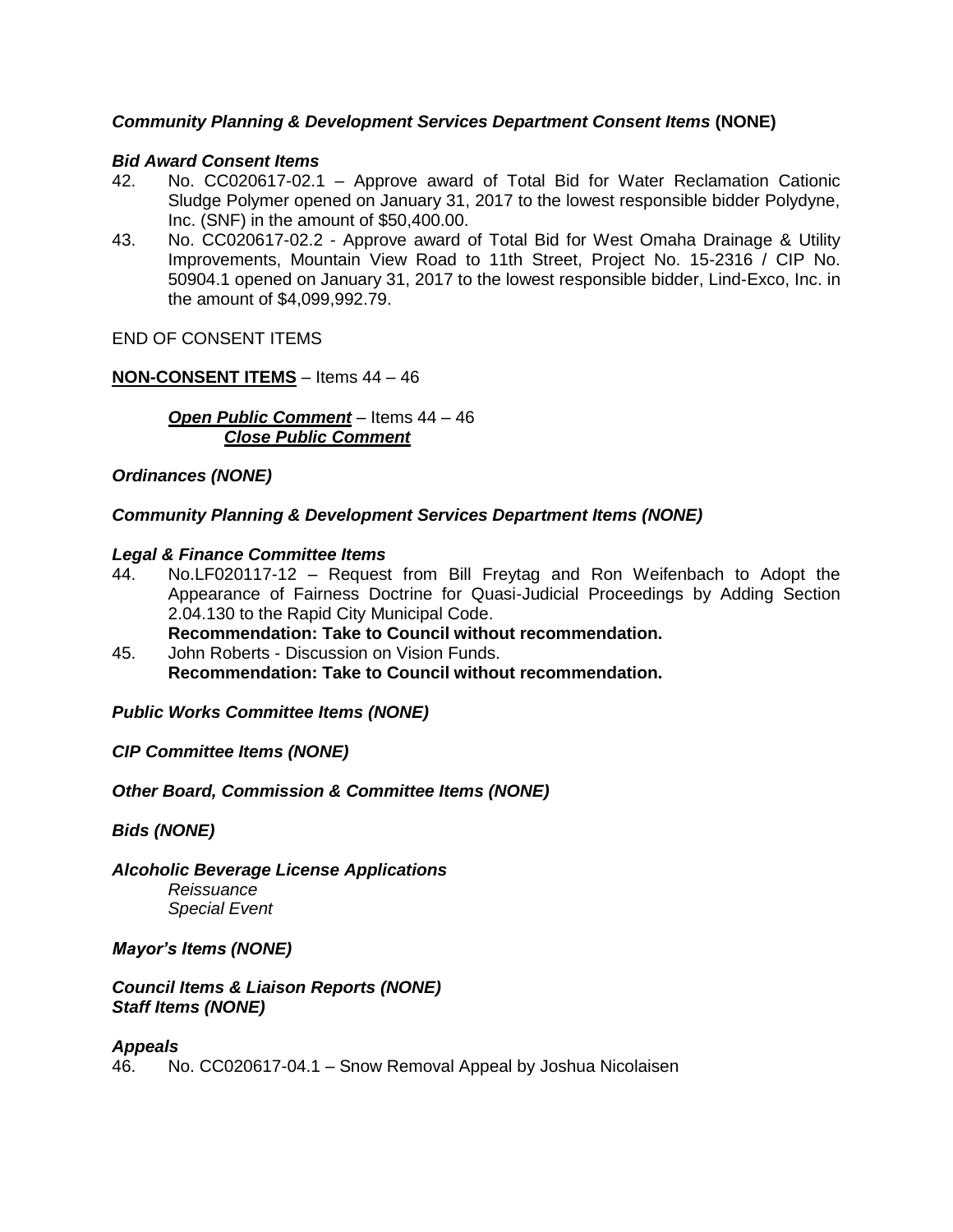## **PUBLIC HEARING ITEMS** – Items 47 – 56

*Open Public Hearing* - *Items 47 – 56* 

*Close Public Hearing* - *Items 47 – 56*

## **CONSENT PUBLIC HEARING ITEMS** – Item 47 – 51

Remove Items from the "Consent Public Hearing Items" and Vote on Remaining Consent Items

## *Community Planning & Development Services Department Items (NONE)*

#### *Alcohol Licenses*

- 47. Pennington County Democratic Party for a SPECIAL EVENT Wine License for an Event Scheduled for February 10, 2017 at Prairie Edge, 606 Main Street
- 48. Lawrence Adams, Rumours Inc. DBA LMN LLC, DBA Pure Bean SW, 5509 Bendt Drive Ste. 305 for a Retail (on-off sale) Wine and Retail (on-off sale) Malt Beverage TRANSFER from Rumours Inc. DBA Rumours, 5509 Bendt Drive Ste. 305
- 49. K & P, LLC DBA Hay Camp Brewing Co., 601 Kansas City Street for a Retail (on-off sale) Malt Beverage TRANSFER from K & P LLC DBA Hay Camp Brewing Company, 201 Main Street Suite 109
- 50. K & P, LLC DBA Hay Camp Brewing Co., 601 Kansas City Street for a Retail (on-off sale) Wine License
- 51. Youth & Family Services, Inc. for a SPECIAL EVENT Malt Beverage and Wine License for an Event scheduled for February 24-25, 2017 at 120 E Adams Street

## *Assessment Rolls (NONE)*

## *Other Items Requiring Public Hearings (NONE)*

END OF CONSENT PUBLIC HEARING CALENDAR

## **NON-CONSENT PUBLIC HEARING ITEMS** – Items 52 – 56

- 52. No. 16TI005 Approve Resolution 2016-104 A request by Doyle Estes and Kathy Johnson for a **Resolution approving Revision #2 Project Plan Reallocating Project Costs for Tax Increment District No.38** for property generally described as being located in the southeast quadrant of Elk Vale Road and Interstate 90. **Recommendation: Approve**
- 53. No. 16TI006 Approve Resolution 2016-105 A request by City of Rapid City for a **Resolution Reallocation of Project Costs for Tax Increment District No. 64** for property generally described as being located northeast of the intersection of Interstate 90 and Dyess Avenue.

#### **Recommendation: Approve**

- 54. No. 16RZ034 Second Reading, Ordinance 6154, An Ordinance Amending Section 17.06 of Chapter 17 of the Rapid City Municipal Code, a request by Steve Wynia for a **Rezoning from General Commercial District to Light Industrial District** for property generally described as being located at 1300 E. Centre Street. **Recommendation: Approve**
- 55. No. 16RZ035 Second Reading, Ordinance 6155, An Ordinance Amending Section 17.06 of Chapter 17 of the Rapid City Municipal Code, a request by KTM Design